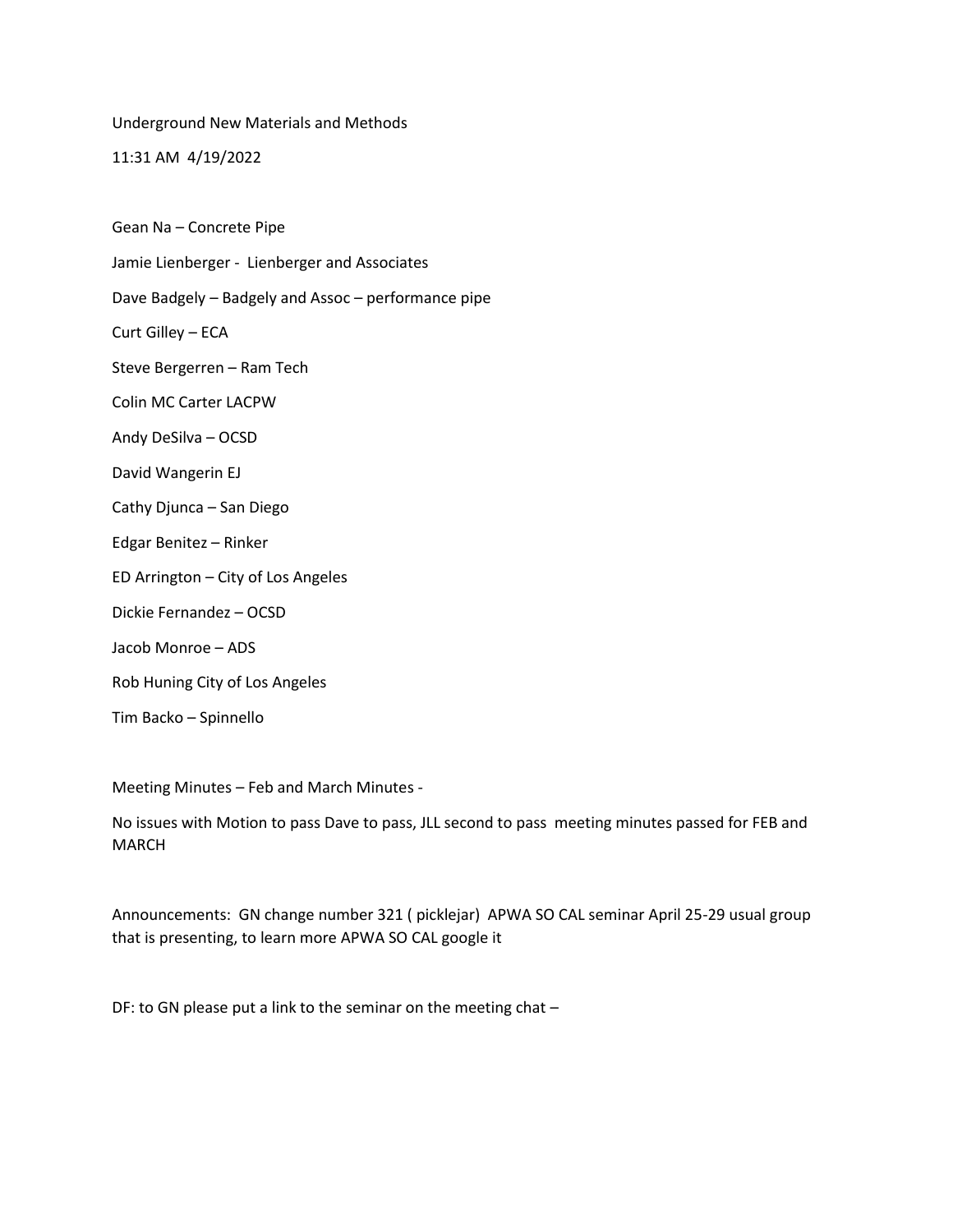Old Business: Change 284 -part 5 of the maintenance corrections of the section, GN to DB , update for the group – DB: things done prior to my cruise, referring a lot of things in each section to the General sections of payment, etc so it is all in one place, user friendly and easy to use,

Same order – number should be correct.

DB: hopeful to have it all done this weekend –

Then we will work on the lateral connection section, I have all the information from the others, and I just need to compile it, Editorial has gone thru the UV CIPP specification last, so I am making it similar so they should not have an issue with this,

GN: see my work document JL and GN and DB and I will discuss pages and

Get it done, 30 day hold in MAY, JUNE to Editorial –

Change 318 – DF updates? DF we are completing our first draft, we had a little delay – we will have a draft for review on Thursday. GN: share with group agency and those involved?

DF: Rob H. D Wangerin, Trumbull, Cap, DF. Comprise, Kent Carlson, also involved. GN to DF Any resistance on this product? DF no these meetings are good, DW, we see the need for the composite spec, and we see this as a great thing, setting a bar going forward.

## Change 321 – picklejar test

EA: regarding the PJ changes, table 211-2, and some other sections that reference the table, 211-2, we have been looking at the BOD requirements of the pickle jar test, the Product is subjected to a cocktail of solutions, one of those being bacteriological, to expand application of this test, adding a footnote to the table, many times the concentration is not verified or high enough and testing becomes moot on this, the foot note will highlight the fact that we want to ensure that the PPM of 700 is maintained throughout the entire test, the intent is to keep the concentration up. We think this will clear things up and help the labs, we have provided an initial draft of this change,

GN: Allen was going to make a revision – GN has not seen it yet, EA will check to see if it is ready to distribute to the Sub committee, Allen sent a draft, then an updated draft.

Bottom of table – the foot note will be added there that the BOD will maintain the PPM will not drop below 700PPM

Labs could start with a higher concentration, let it drop to and maintain 700PPM

We would also modify the pipe section as it relates to application of the pipe, specifically RMP pipe, some requirements are appropriate for this, we have seen some that are not beneficial one we have reviewed, we will submit to the group.

WE did get the document on 4 april 2022 not sent to the group yet,